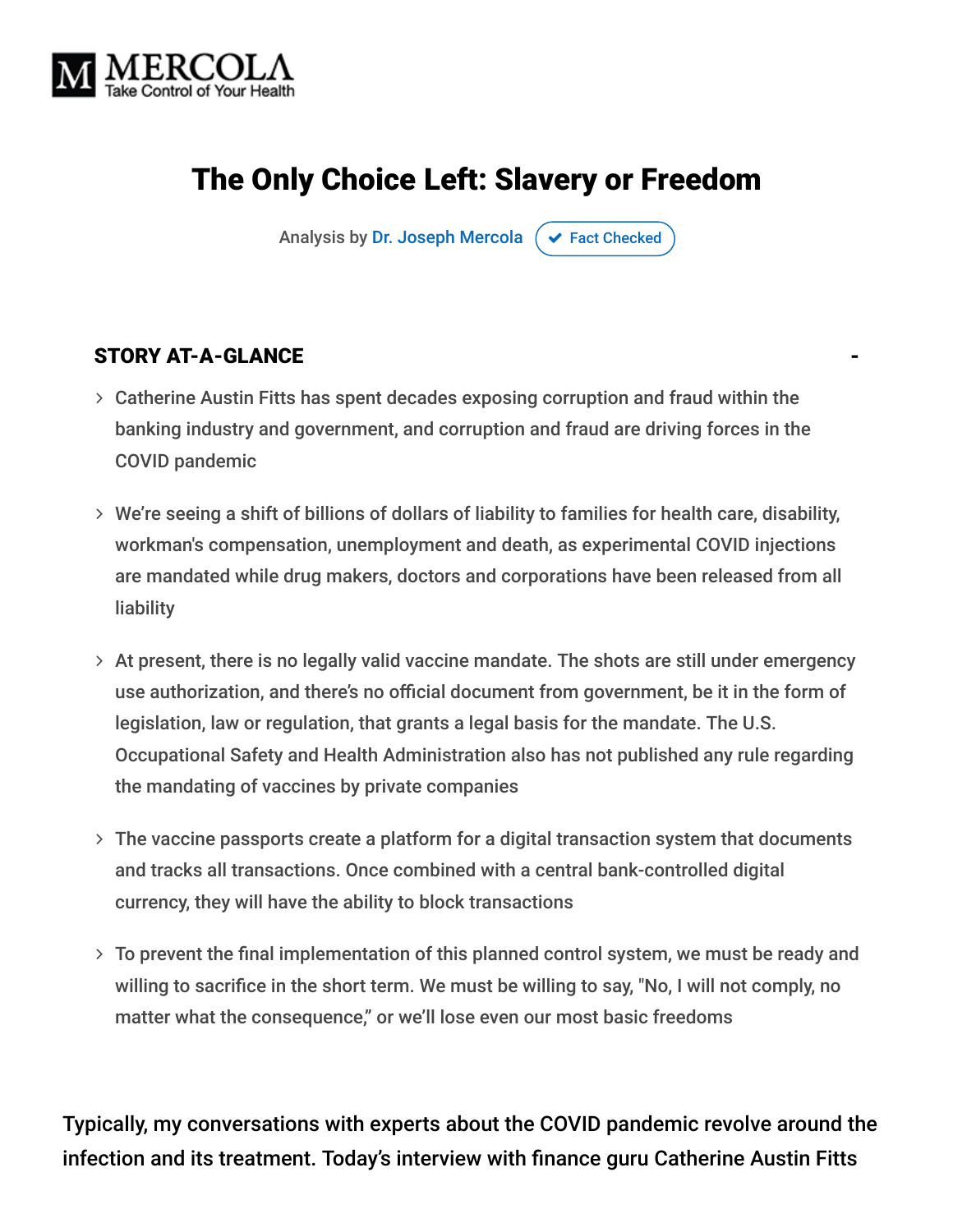will tackle the COVID topic from a different angle.

Austin Fitts has spent decades exposing corruption and fraud, both within the banking industry and government, and corruption and fraud are driving forces in the COVID pandemic as well.

*"I had a very successful career on Wall Street, then went to Washington briefly and was appalled at the mortgage corruption and left,"* she says. *"I started my own firm, which was very successful, and I got caught up in litigation with the federal government.*

*Part of that was due to discovering what a criminal enterprise the major media was. I decided during that period that I would stop trying to discuss anything with people through the media. In fact, I would just answer people's questions directly. That process of just constantly answering people's questions … turned into two businesses, one of which was an investment advisory business, started in 2007.*

*I discovered that many of the financial problems and many of the financial challenges that my clients were facing really were generated by health, including many of them from vaccine injury and vaccine adverse events. I'm no longer an investment adviser … I don't do individual investment advice.*

*But what I discovered was that it was absolutely imperative, if you wanted to help clients be successful at building family wealth, to integrate the investment in health and wellness with the investment in financial things. I would have people tell me that they put millions of dollars in their brokerage account, but couldn't afford organic or biodynamic food.*

*I'm like, are you crazy? So, there was an integration that had to happen. Because of the extraordinary expense of vaccine injury and adverse events, it got me very interested in vaccines. I spent many years reading and studying what was going on and why the lies were so bad."*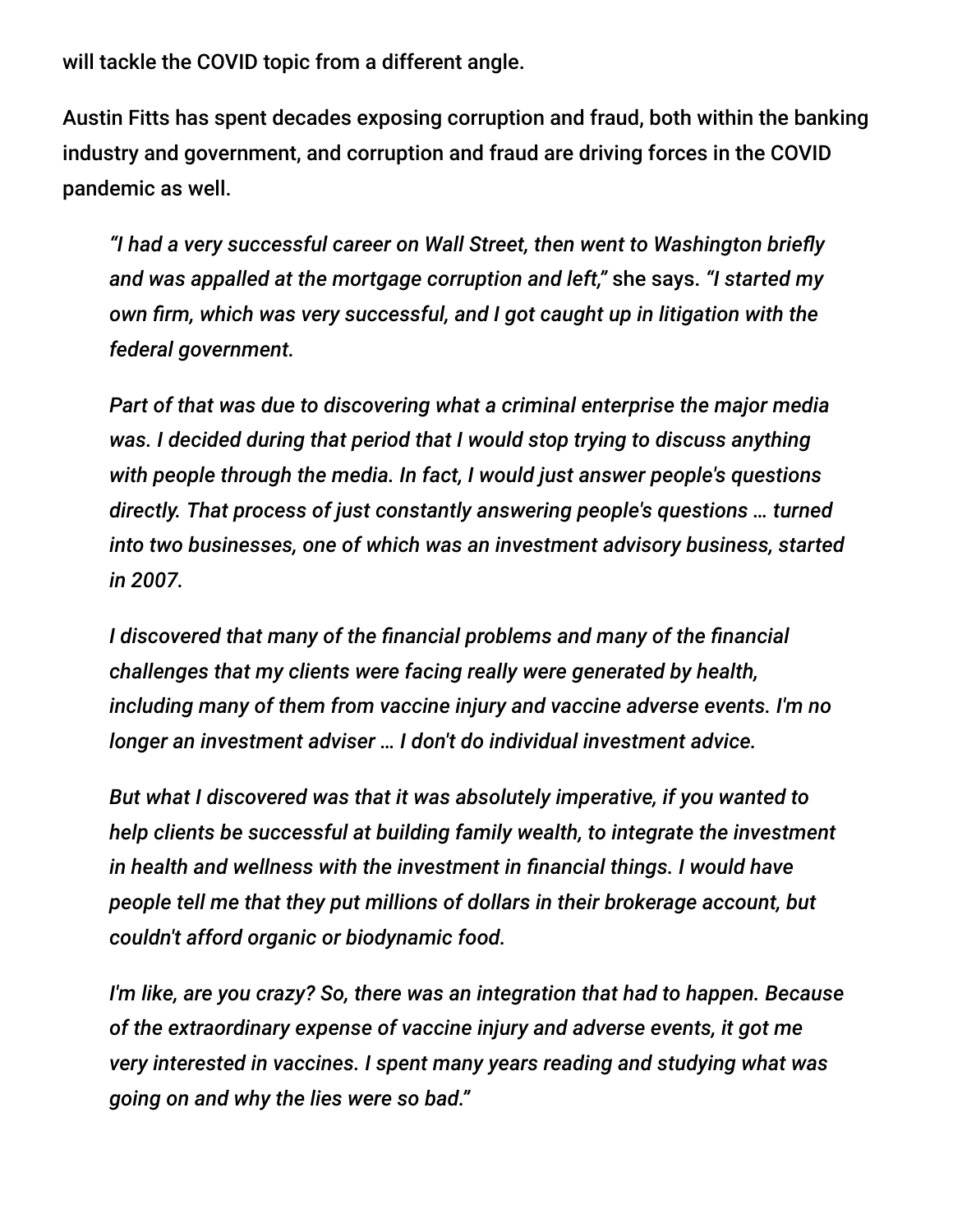According to Austin Fitts, your health and personal finances simply cannot be separated. The two are really like two sides of the same coin, and families who don't learn to navigate through the lies of the medical and finance industries can end up in very bad shape, both health-wise and financially.

# The Injection Fraud

One of the most egregious crimes of this pandemic is the mandating of these experimental COVID jabs while simultaneously giving the drug companies full immunity. They're not liable for anything, no matter how many people are injured or die. A person can be forced into taking this injection and suffer permanent disability requiring millions of dollars of care, and the patient is responsible for all these costs, even though they were coerced into it.

*"Early on in the COVID-19 pandemic I published an article called 'The Injection Fraud,""* Austin Fitts says, "and I went through the different liability issues.

*The goal of the COVID-19 forms that we've published on our website is to try and move the liability back to where it belongs, because you're watching a shift of billions of dollars of liability to families for health care, disability, workman's compensation, unemployment, death and on and on. The shift of financial liabilities to individuals is extraordinary.*

*What we try to do with the [COVID-19 forms](https://home.solari.com/forms/) is give individuals forms that they could use in negotiation with their employers and schools to try and hold them responsible for informed consent … Then it walks through the health care issues, the disability issues, workman comp issues, life insurance issues …*

*That process started with something called the family financial disclosure form. We had many subscribers who had spouses who wanted to get the injection.*

*It was very important for me to give people a form they could walk through with their spouse and ensure that an adverse event impacting the spouse would not translate into bankruptcy for the family because there are steps that people can*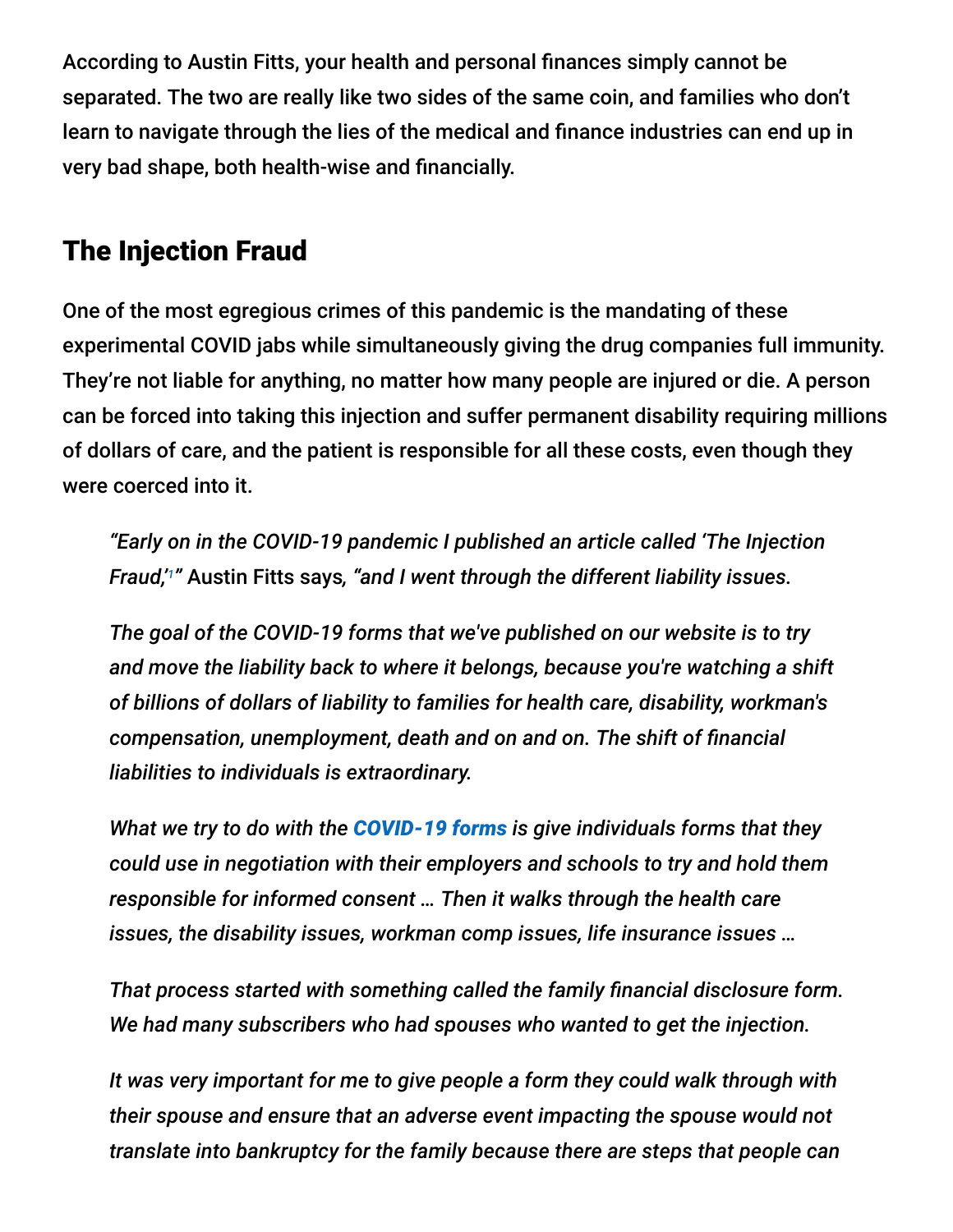*take to protect the family from financial destruction if they're foolish enough to go take one of these [shots].*

*So, it started with the family financial form, then it translated into an employer and university form, and I have been told by subscribers that they were able to talk their employers out of requiring [the shot] once they went through the form with them.*

*It's incredible, because employers and universities are just flat out lying to people, whether it's about the adverse events and the potential risks, or about what the law is.*

*I dare any employer who is trying to say that they're mandating this when they're still under emergency use authorization to produce a document from government, whether legislation, law or regulation, that says they have a basis in law to do this. As far as I know, OSHA [Occupational Safety and Health Administration] has not published anything yet."*

# Is There Conspiracy Blackmail Going On?

While I believe many employers and school administrators are simply ignorant and have fallen victim to the most successful propaganda campaign in modern history, Austin Fitts suspects they know exactly what they're doing.

*"I don't think it's the propaganda,"* she says. *"I think they're under terrible pressure from both the government and banks ... I think there's RICO [Racketeer Influenced and Corrupt Organizations Act] conspiracy blackmail going on behind the scenes.*

*I think they do understand it. And, I think they're being seriously threatened through the banking system. If you look at the strongest pressure we're seeing, it's coming from the central bankers and the financial side.*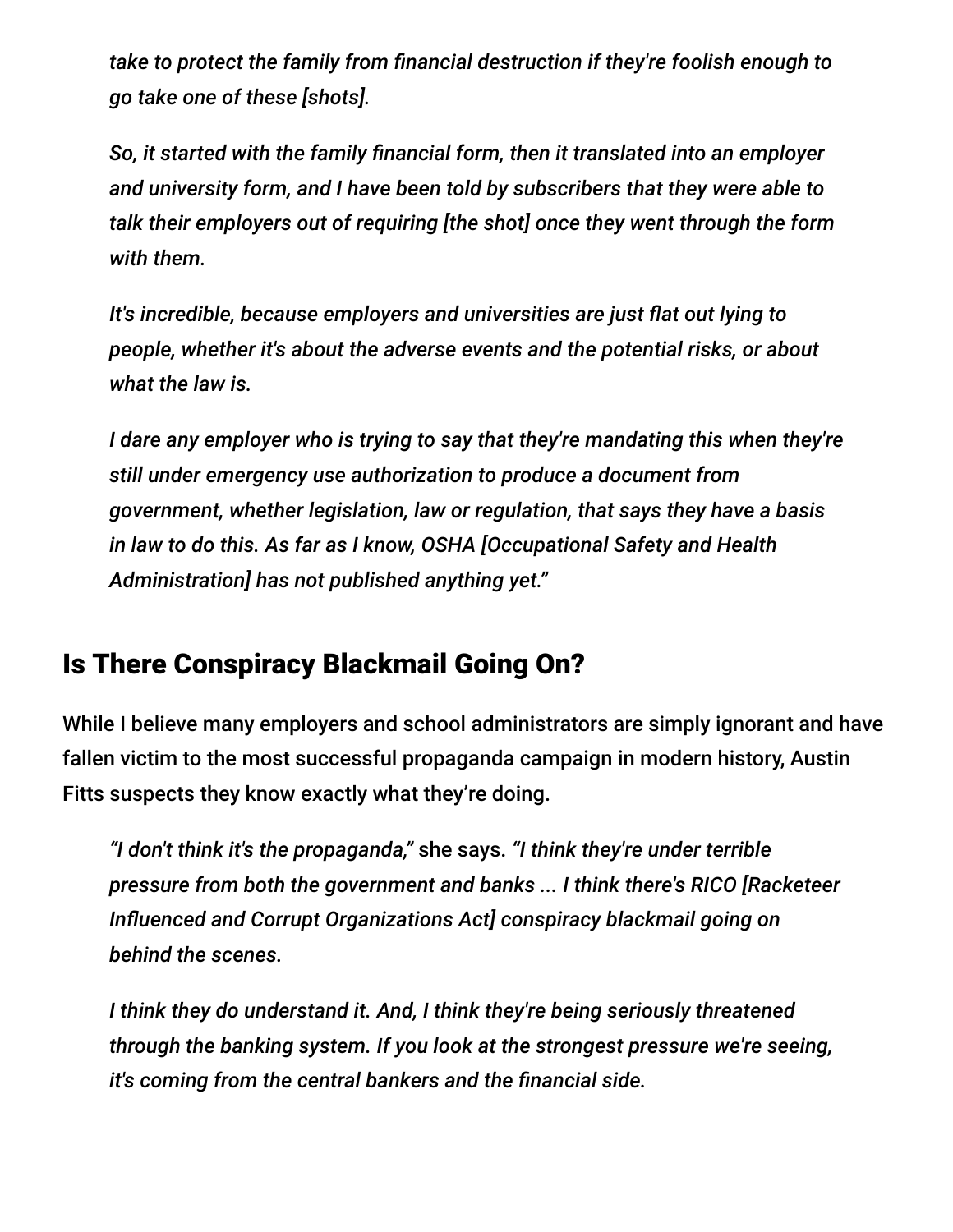*I've spent a lot of time with the Doctors for COVID Ethics over the last year, learning about what those doctors and scientists know, what's in this [COVID shot] and what it does. There's a whole portion of the ingredients that we still don't know what they are.*

*And, I dare say, I believe it's connected to why the central bankers are pushing so hard. I think these guys are really depending on the smart grid and creepy technology to help them go to the last steps of financial control, which is what I think they're pushing for."*

## Only One Choice Remains: Slavery or Freedom

To prevent the final implementation of this planned control system, we must be ready and willing to sacrifice in the short term. Everyone must be willing to say, "No, I will not comply, no matter what the consequence, whether if you take away my pension, if you fire me, if you discredit me and I can never work again in my profession." That's what it's going to take to keep even our most basic freedoms.

**<sup>66</sup>** If they get the passports, then I would argue, as a<br>practical matter, we lose our ability to stop the Centr **practical matter, we lose our ability to stop the Central Bank Digital Currencies. So, whatever we do, we need to stop the passports. The passports give them the kind of control they need of the digital and financial transactions that then leads into the CBDCs. ~ Catherine Austin Fitts"**

As noted by Austin Fitts:

*"It is slavery or freedom. If you look at what they're planning, what they're shooting for, it's a complete financial and technological control grid. That is slavery. I mean, when the World Economic Forum says it's 2030 and you have no*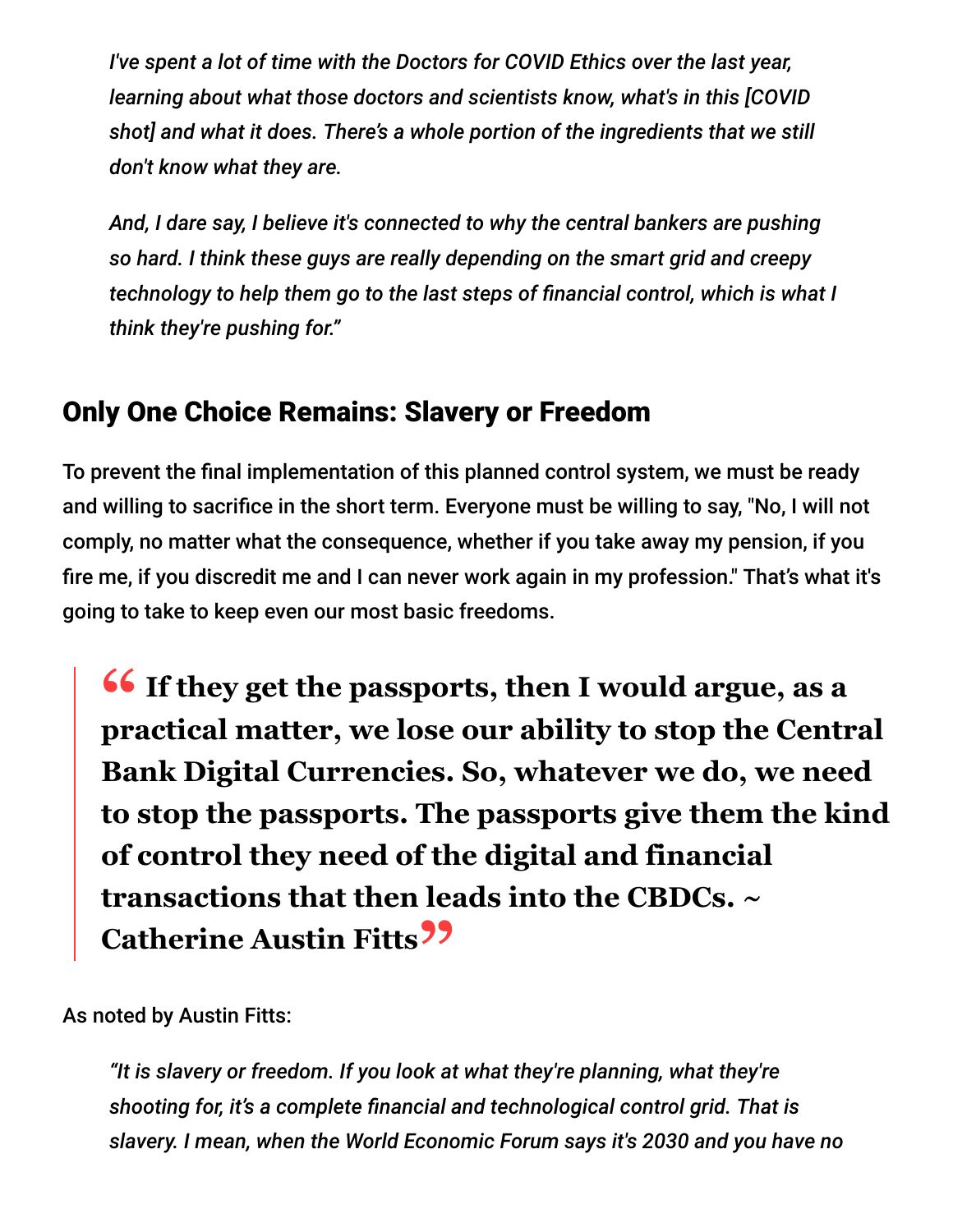*assets, what is it about that that's not clear? You have no assets means you're a slave."*

According to federal statistics in the U.S., the wealth of the bottom half of the population has increased during the pandemic due to housing inflation. "I assure you, that is a ruse," Austin Fitts says. With respect to liquid assets, somewhere in the neighborhood of 70% to 80% of Americans have virtually no reserve stores of cash at all.

*"That's because what we've seen is a tremendous effort to … bankrupt the population and the governments so that it's much easier for the central bankers to take control. That's what I've been writing about since 1998, that this is a financial coup d'etat.*

*Now the financial coup d'etat is being consolidated, where the central bankers just serve jurisdiction over the treasury and the tax money. And if they can get the passports in with the CBDC [central bank digital currency], then it will be able to take taxes out of our accounts and take our assets.*

*So, this is a real coup d'etat, and that's why if you look broadly at the population, we are the guys who are building the prison. We have the power to stop."*

#### Why We Must Reject Vaccine Passports

I suspect CBDCs are the crux of this plot, and I'm a firm believer that decentralized cryptocurrencies like Bitcoin are a powerful alternative and important to counter the central bank control of the financial system. Austin Fitts disagrees, pointing out that all cryptocurrencies operate on systems controlled by the existing system of governance.

*"I believe that any blockchain technology under the current governance system is a danger,"* she says. *"Having litigated with the Department of Justice for 11 years over financial issues and money issues, I think they have the ability to exercise remarkable control over any of them … I mean, they control the*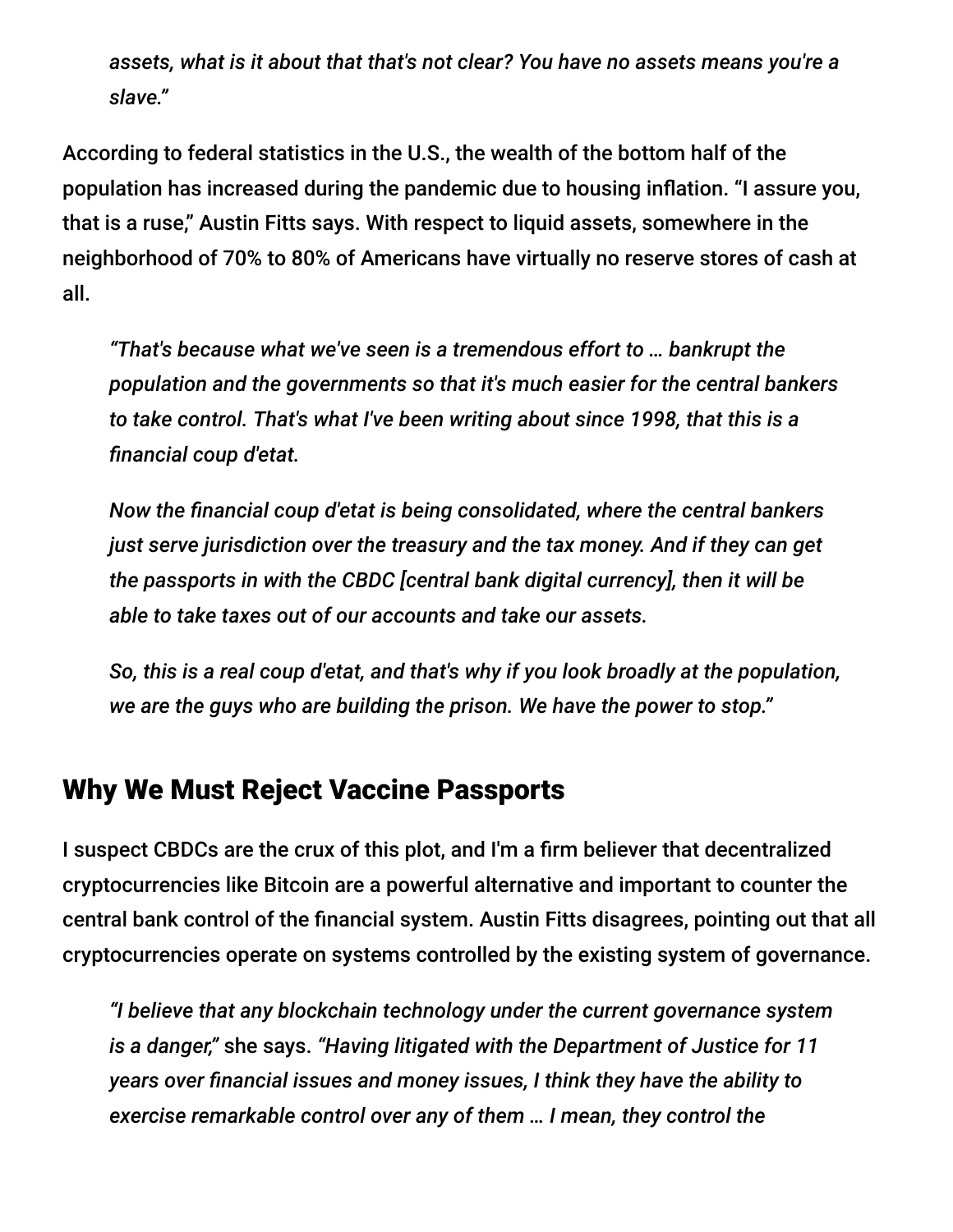*hardware, the satellites, the cables … And many people believe the current cryptos are much more private than I believe they are."*

While government does not control private keys and decentralized elements, they still have plenty of ways to get to the private data of targeted individuals. "I've watched lots of people get subpoenas and have the FBI arrive at their door, and it's amazing what they will hand over and go along with," Austin Fitts says. In short, government's ability to deliver on a threat when they want something from you is profound, which makes it near-impossible to resist.

*"Now, I still believe we have the power to completely turn this around,"* she says. *"I want to mention one thing though, because the important thing, our danger point, is not CBDCs. CBDCs will take them quite a while to figure out. Our danger point is the vaccine passports.*

*If they get the passports, then I would argue, as a practical matter, we lose our ability to stop the CBDCs. So, whatever we do, we need to stop the passports. The passports give them the kind of control they need of the digital and financial transactions that then leads into the CBDCs."*

#### Vaccine Passport Is a Ticket to Financial Enslavement

As explained by Austin Fitts, the vaccine passports create a platform for a digital transaction system that documents and tracks all transactions. Once combined with a central bank controlled digital currency, they will have the ability to block transactions.

If government doesn't want you to purchase anything more than five miles from your home, they have the ability to prevent you from doing so. If they don't want you buying pizzas, they have the ability to prevent you from buying pizza.

*"So, it's Step 1 to building that control grid. If you go to solari.com and click on Cash Friday — which is a campaign we're doing to get everybody to use cash on Fridays — you'll see a 56-second video of the general manager of the Bank of*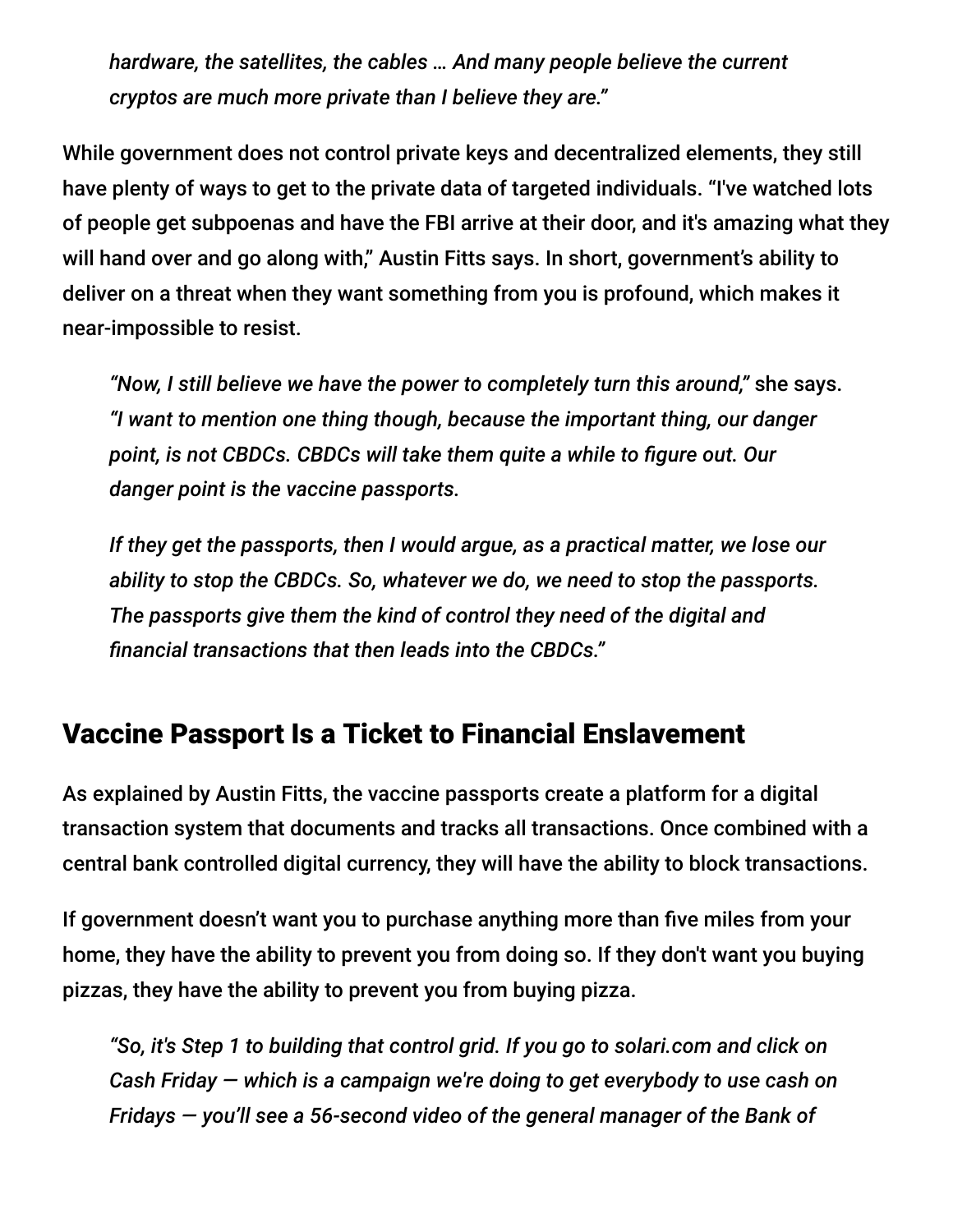*International Settlements explaining how with CBDC, they'll have the ability to enforce all the rules they want to create about CBDCs and your money.*

*It's very chilling and it communicates the control they think they're going to have when this is over. But to get that control, first you need the entire passport system to come into being. That's basically the information grid that the CBDCs can then plug into …*

*If you get a passport system in place that can literally stop your financial transactions unless you get another booster, imagine, with CBDCs, it can stop all your transactions. It can change the amount of money. It can take money out of your bank account. In other words, it's no longer a currency. It's a credit that the company stores and the company controls everything …*

*The passports are now. We need to stop these now. I've seen passport apps that show people getting eight or more boosters. Who's going to worry about CBDCs if you've had two of these injections and eight boosters? I mean, the question is, are you going to be alive at that point? I don't know."*

### What Can You Do Now?

So, how can the average person resist this diabolical plan? One strategy would be to move to a state or country that has made vaccine passport requirements illegal. Another strategy is to simply refuse the passport, no matter what the ramifications.

This goes for those who have gotten one or two COVID jabs as well. To maintain a valid passport, you'll have to take boosters. How many are you willing to take? How many times are you willing to risk your health and life? At some point, you'll have to make the same decision as everyone who is unvaccinated — freedom or slavery.

What this means is we'll also need to create alternate and parallel systems for everything we'll be denied access to if we don't have a valid vaccine passport. This includes education, food production, services of various kinds, health care and economy.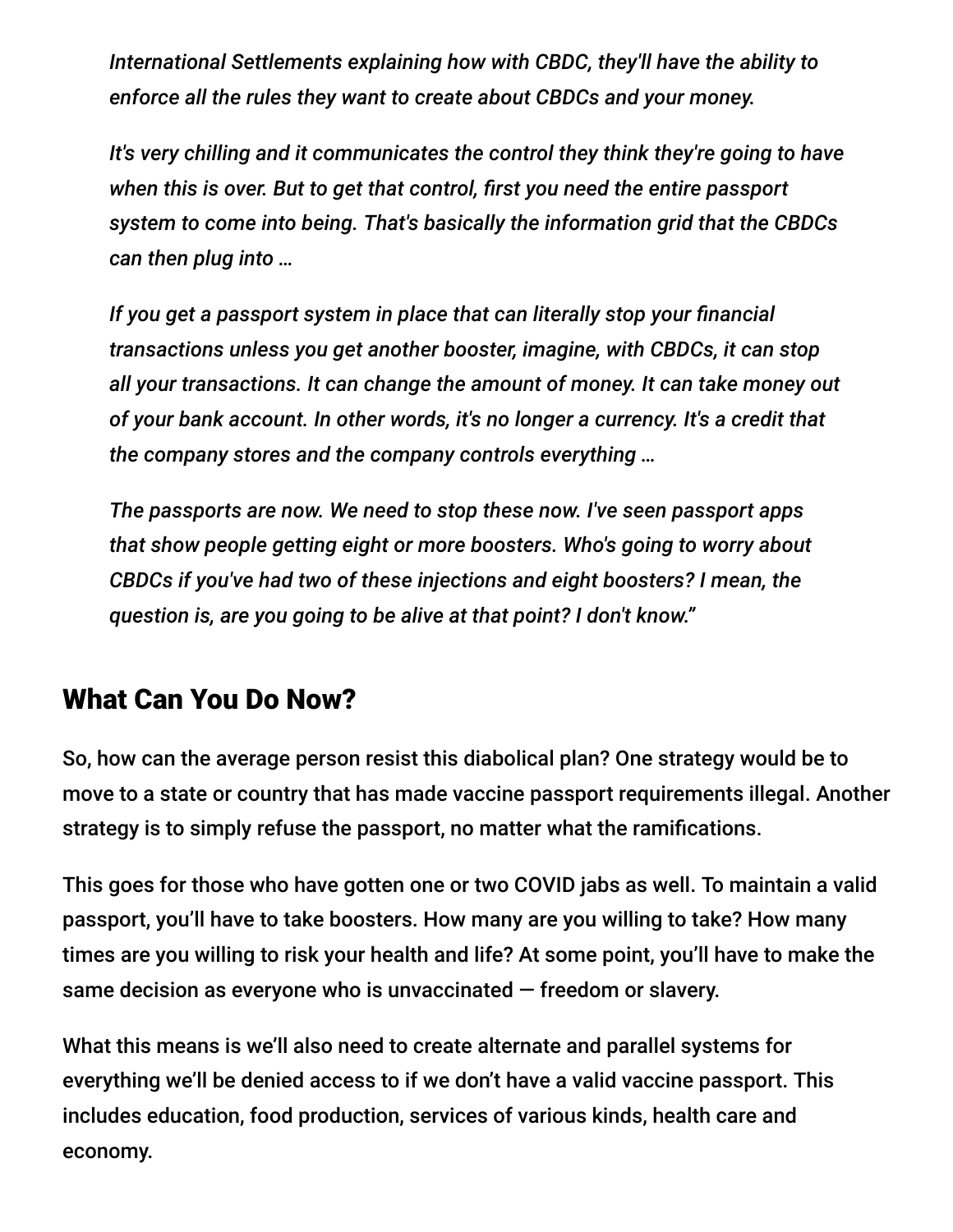These parallel systems will be crucial anyway, as the U.S. entitlement programs — Social Security, Medicare and Medicaid — look like they'll be out of money by 2028. And, as these programs vanish, they'll take the drug industry down with them, as they are drug companies' primary revenue source.

*"I discovered there was a whole community of people who did RV living because they just didn't trust any jurisdiction. They wanted the ability to get up and go, and that group has been growing steadily.*

*So, my feeling is we have to say no, and we have to do whatever we can do. I went through that decision process during the [government] litigation because I was absolutely convinced that if I kept saying no, chances were very high I could be killed. I was poisoned on many occasions, so I dealt with some pretty severe harassment.*

*All I can tell you is that saying no turned out to be the smartest thing I ever did. I'm not saying that isn't difficult. It's exceptionally inconvenient. I went from being a very wealthy person to having to live through periods of intense poverty. It was pretty gruesome.*

*But at the same time, you come out the other end and it's a great life. It's just a great life to be free … I don't think there's any way to get to a free and inspired life other than hurtling into it. You have to say no. And if we don't say no, we're going to be slaves. Frankly, I'd rather be dead than take these injections. God knows what's in them."*

### There Is No Legal Vaccine Mandate in the US

Recently, President Biden issued an unconstitutional presidential directive that companies with 100 employees or more are required to mandate the COVID injection for all staff members. The penalty can go as high as \$700,000 per incident.

Such stiff fines could quickly bankrupt all but the wealthiest companies if they don't comply. However, even here, there is choice, because as it stands, there is no LEGAL rule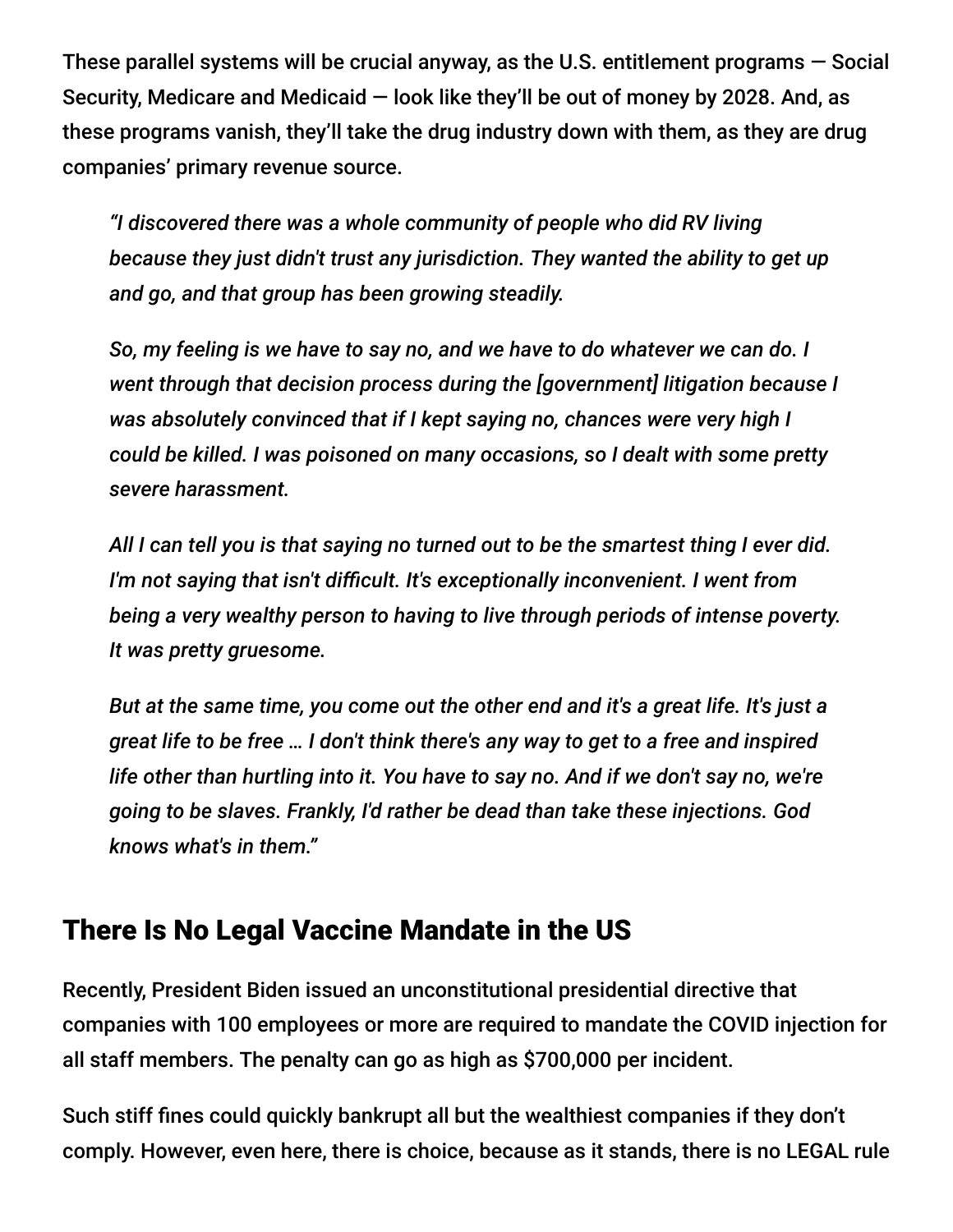or law dictating vaccination rules for private companies.

*"This is genocide,"* Austin Fitts says. *"There is no OSHA temporary emergency rule. There is no document. If I'm a company and you have no law, no regulation, no emergency regulation — you can't legislate law by press conference, and you can't apply civil money penalties out of thin air.*

*I don't know on what basis in law you can apply a civil money penalty to a violation of a non-existent law and a non-existent rule. Now, I'm not saying you can't find a judge and threaten him and scare him into going along with that. But I have to tell you, if there's anything worth litigating, it's that.*

*But let's talk about whether a company can exist as a political matter. If every company in the world is basically a captive of blackmail of the SPECTRE organization — because this is getting very James Bond — [then] no one can represent the shareholder, because they can't say no to organized crime.*

*Then we no longer have an economy. We no longer have a stock market. We no longer have a country. We no longer have a civilization. We just have a mob, right? It's all gone.*

*So, to me, I can't think of anything better to litigate than whether or not we're going to have law. If everything is just the rule of the mafia, there will be no companies. There will be no stock market. There will be no financial system. And a lot of us are going to die.*

*So, I think we're going to have to decide whether we want to have the rule of law or not … I don't believe that organized crime with all its coercive force has the power to sabotage all whilst people stand up."*

### Who's Behind It All?

As for who's behind this gigantic scheme, it's hard to say. I believe the closest we can get the identity of these criminals is the private shareholders of Vanguard, because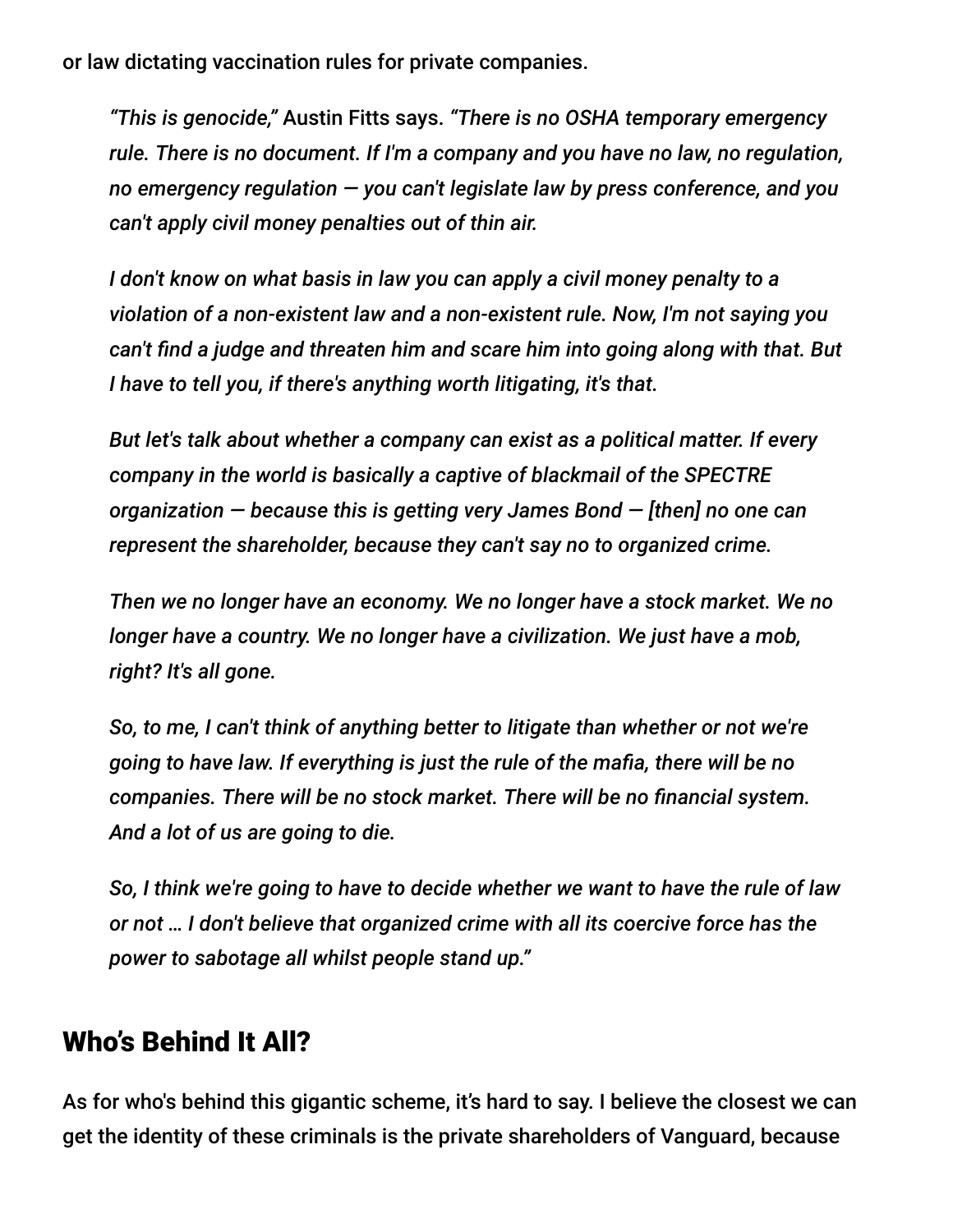Vanguard owns most of the companies of the world. Austin Fitts believes it's the private owners of the central banks of the world. She explains:

*"Vanguard is essentially owned by itself. So, the question is, who controls it behind the scenes? I have an online book called 'Dillon Read and the Aristocracy of Stock Profits.' I've tried to publish it in hard copy three times and each time I've been threatened. The last time, they threatened somebody in my family.*

*So, I've left it online. [In that book], I tell the story of how I was a partner and member of the board of Dillon Read. At one point, I was surprised at their choice of the next president of the firm. [There was] a wonderful partner there whose father had run the firm once upon a time, so I said to him, 'I'm surprised at the choice. He's not a 'Nick guy' at all.'*

*Nick Brady, the chairman of the firm, had gone to the Senate for a while, which is why they were bringing another president. And my partner said, 'Nick didn't choose him. The Rothschilds choose him.' I said, 'Wait a minute. We own the firm. What does the Rothschilds have to do with us?' And he just looked at me and he rolled his eyes … and walked off like I was the dumbest person in America."*

Austin Fitts' nickname for the committee that runs the world is "Mr. Global." She admits she doesn't fully understand how it works at the top, but she does know that the decision-making is highly centralized, it's most likely run by committee, and the members are the prisoners of 50 years of secrecy.

*"There is a tremendous amount of money since World War II that constantly disappears through the financial system,"* she says*. "It's almost as though the planet is a REIT [real estate investment trust]. I'll never forget watching the movie 'Jupiter Ascending' and the princess from a faraway galaxy looks at this woman from earth and she says, 'Earth is just a very small part of a much bigger corporation.'*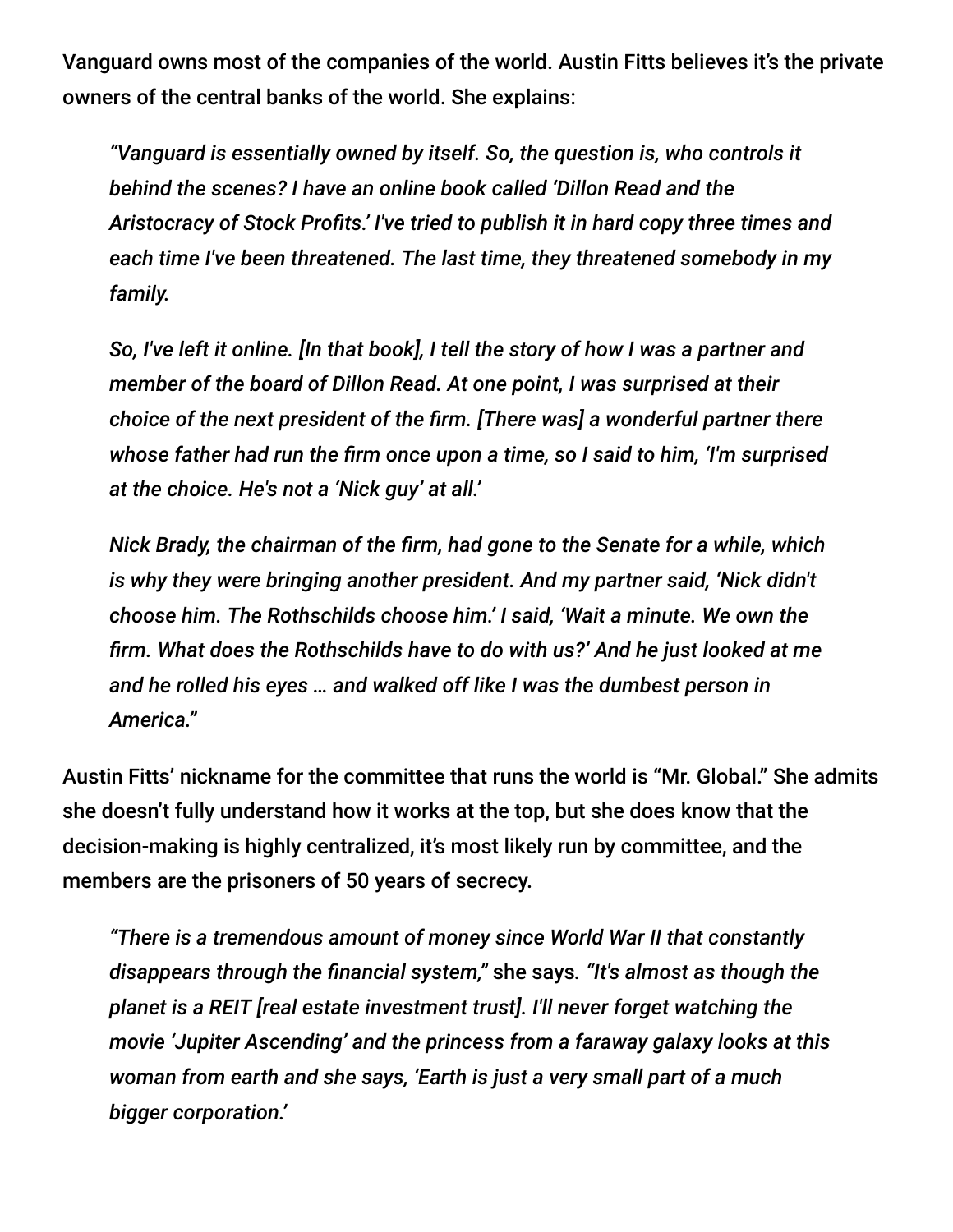*Actually, if you look at the financial system, that is how it works — as though everybody's being forced to produce this dividend and it's become very dysfunctional because of the secrecy.*

*Now, I have been told on several occasions — and I tend to believe it — that the people who literally run what most people call the Deep State have tried to figure out how they could [increase] the transparency and they run into so many liability issues, they just give up.*

*If there is one solution we all need, it's to bring tremendous transparency and reduce the risk of the people at the top. Because I think one of the reasons they're [pushing for] complete control is … that [they can then] manage things centrally with artificial intelligence …*

*Complete control is: You're on a smart grid that's under 24/7 surveillance and subjects you to all sorts of propaganda and mind control, and they have the power to literally turn off your money if you don't behave. That can be managed with software, AI and a smart grid [through the vaccine passport and CBDC] ...*

*I would describe it as a slavery system … They can literally collateralize a human being and connect it to the banking system, and they can stop all violent revolution once they have everybody basically digitized and on a financial transaction control system …*

*I think it's a terrible mistake. But I think they … don't know what else to do. If we're going to get out of this, one, we need to just say no and refuse to go into the box. The other is we need to bring transparency where we can all change. Because we do need a reset. If we keep going the way we're going, it's not going to work."*

### We Need a Reset, but Not 'The Great Reset'

Many have pointed out that it's a mathematical inevitability that the central bank financial system will collapse. You cannot rack up debt in perpetuity. It's really just a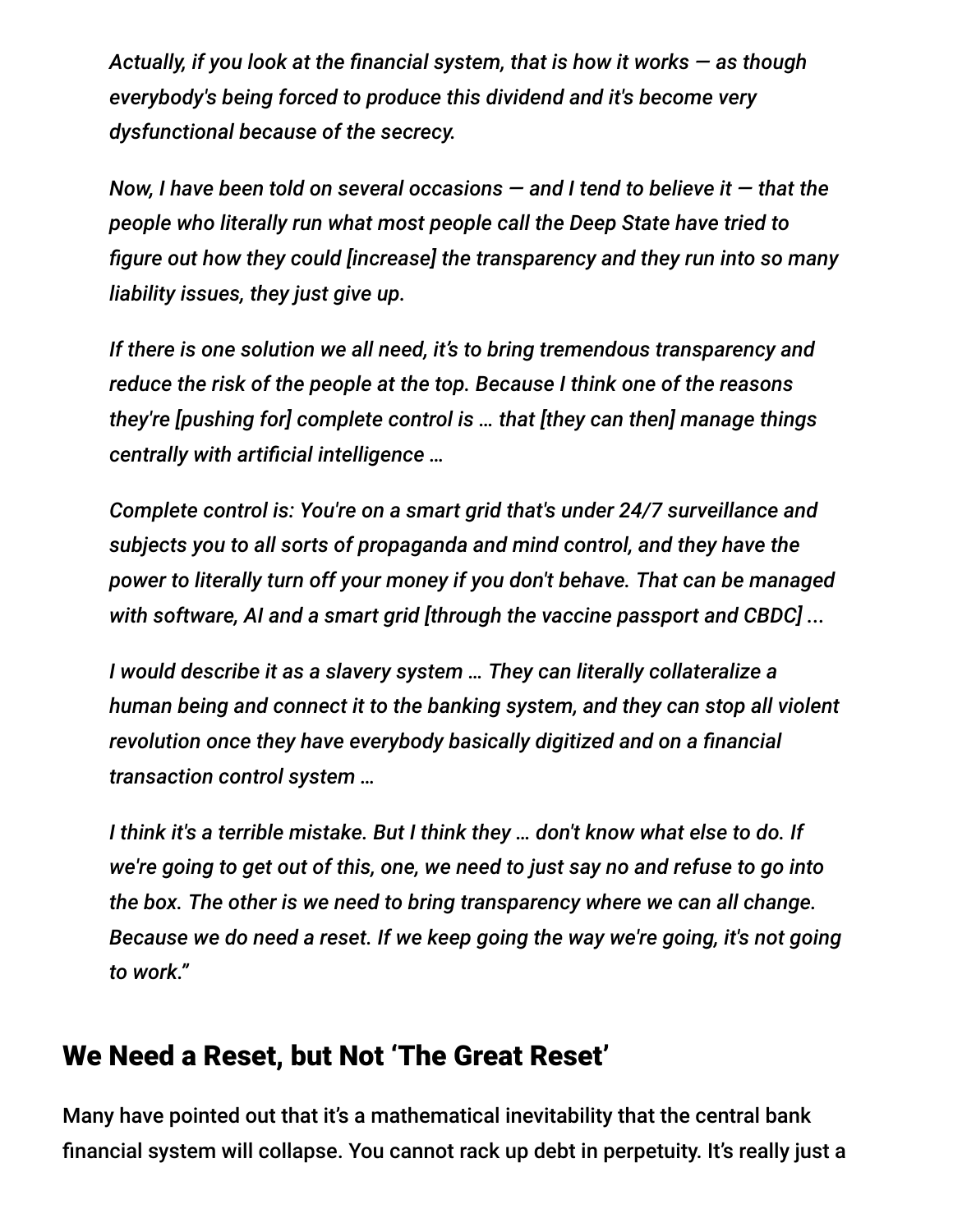matter of when. As noted by Austin Fitts, we currently have a negative return on investment.

But the financial system can certainly be re-engineered to a positive return on investment. However, to do that, we cannot allow corporations to function above the law. She explains:

*"Right now, we have a legal doctrine that says as long as they can make money, they're free more or less to act above the law. The economy has to be subservient to the society. You cannot let your economic life determine the rule of law. And so, we've given basically legal immunity to the big international banks, and through them, the corporations.*

*The current corporate model, as it currently exists, does not work. What we're watching is the destruction of society to keep it going, and give them complete control to keep it going. Frankly, you cannot have a healthy economy or society when the financial sector is dominant as opposed to subservient. The financial system should serve society and civilization, not vice versa."*

# Signs of Positive Change

There are signs of real change, however  $-$  positive change. Austin Fitts notes that, for the first time in her life, she's seeing extraordinarily talented, well-educated people who have always been reluctant to rock the boat say they want out; they'd rather die than be enslaved by organized crime.

*"I remember one really phenomenal scientist and doctor saying to me, 'I'm ready to start a whole new civilization.' There's a wave of talent and gravitas I've never seen before saying, 'I'd rather be part of the new. I've had it with this.'*

*So, I see a tremendous breakout — not just pushback — of people who want to be part of something that is civilized. They realize that corruption has reached a point where there's no point trying to get along or be in the middle of the road or go along …*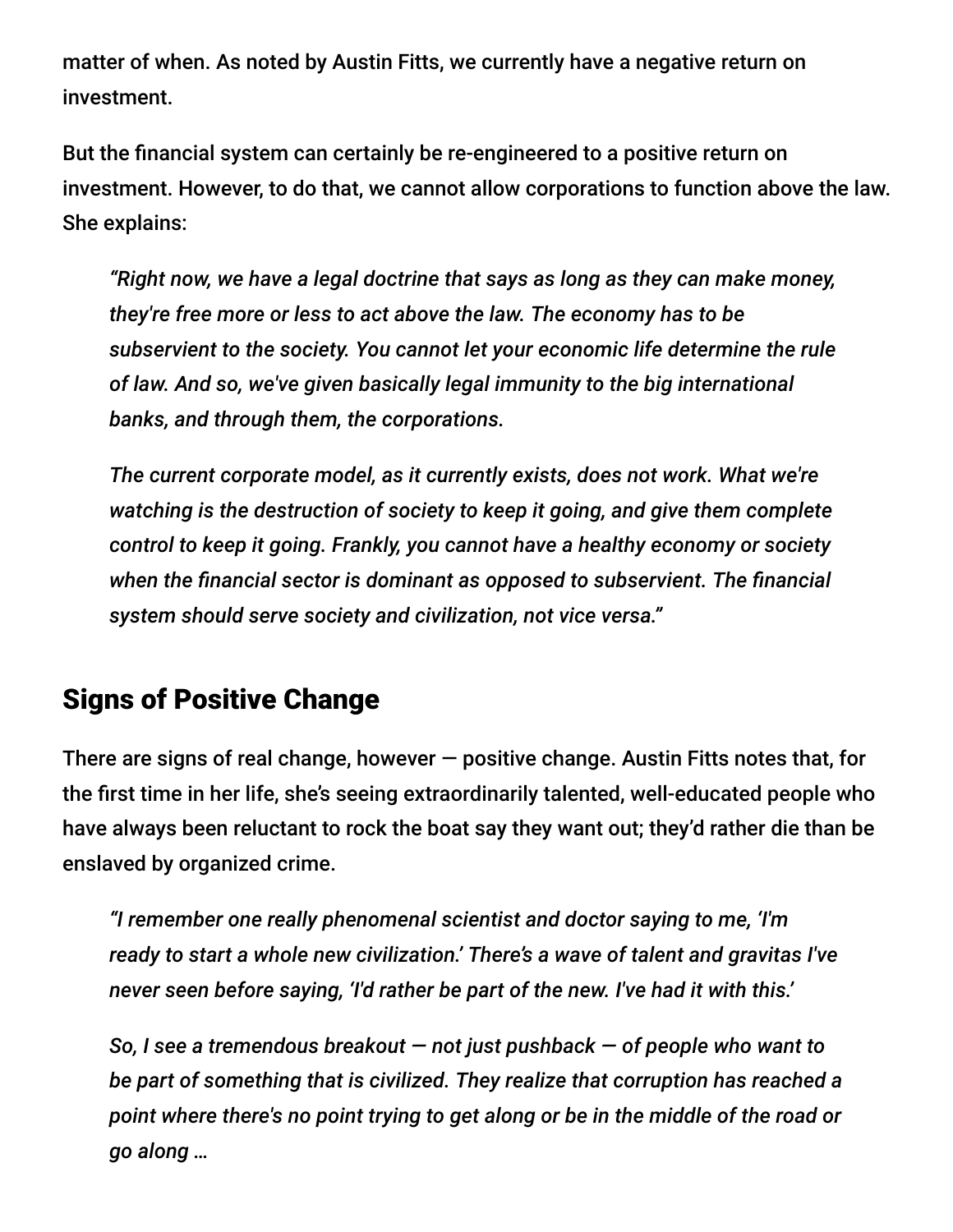*The challenge for all of us is, how can we swing our savings and our retirement savings to finance the creation of that new capacity? On one hand, you have students leaving school and needing to homeschool. On the other hand, you have teachers leaving schools because they don't want to get the injection.*

*We've got to create businesses and networks and websites that help us find each other. If that process occurs in an entrepreneurial way, it could be very positive and very exciting.*

*That's what I see in the new media. But it also needs to happen in health care and in education, and it's going to require enough people realizing that the Titanic is sinking. There's no way back. They might as well grab some planks and start building arks.*

*Without integrity, there's no civilization. So, if you want to be part of something that has integrity, you can't stay [in the old system]. I say it again, there's no middle of the road … I say, say yes to science, say yes to integrity, say yes to law.*

*Every person's circumstance is different, but find a way to translate that yes into something productive. Be useful. That's what I tried to do. I had a wonderful life as an investment banker, but I woke up and I couldn't [continue] … I did billiondollar deals. I didn't know how to do a financial plan for somebody who had \$25,000.*

*So, I started by just answering people's questions and those questions evolved into two businesses, the Solari Report and Solari Investment Advisory Services. It took many years, but I just tried to be useful. So, we each have to start there.*

*We have to ask, what skills do I have? What skills can I learn? What skills can I evolve? And how can I serve the people around me? What can I do to be useful? And we go from there.*

*But you have to choose integrity and civilization or choose being a slave of organized crime. You have to make that choice. And you know something? It's a*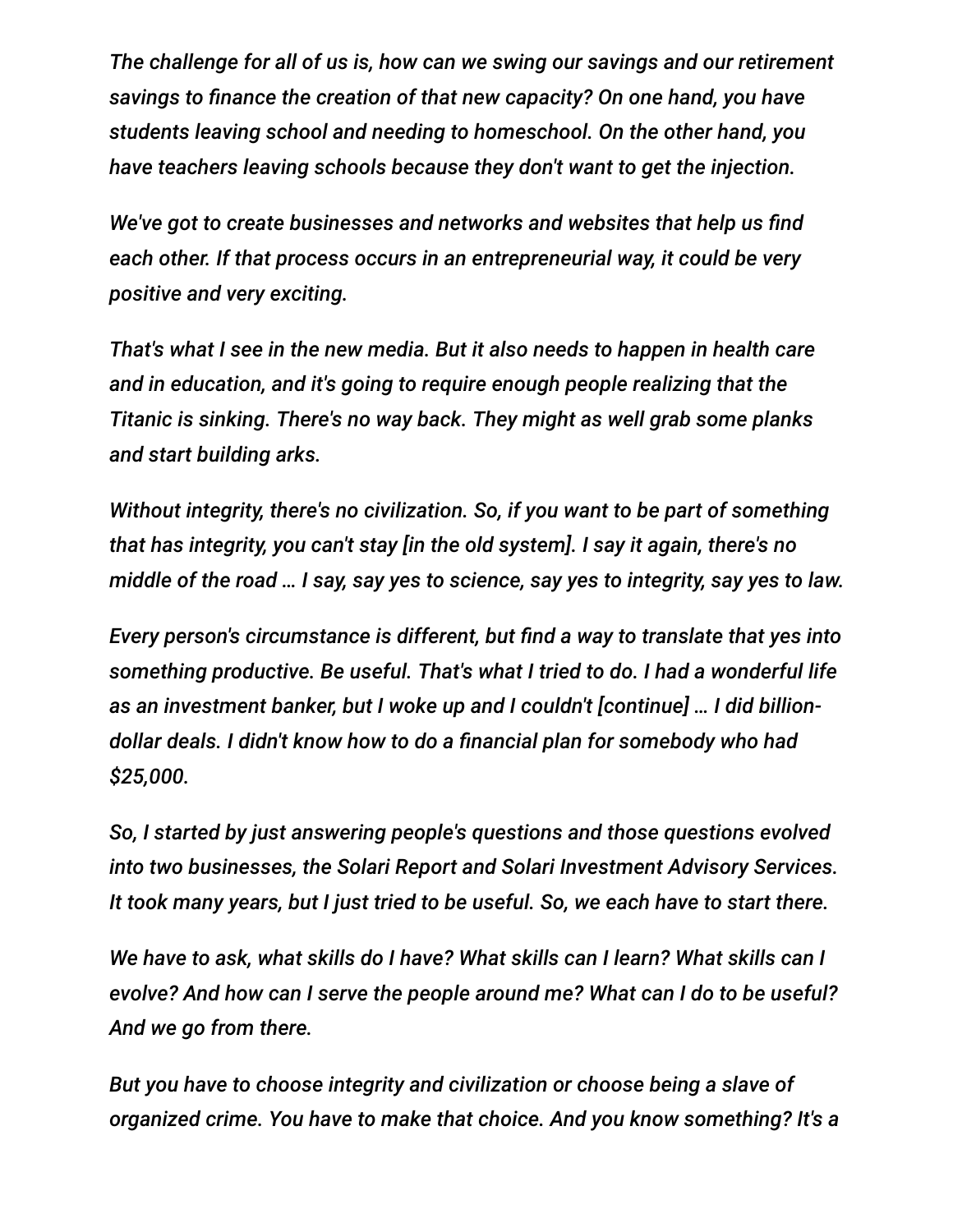*dangerous choice. I almost didn't make it. But as I told my old partner, I'd rather die in the wilderness than be in the underground places with you guys."*

#### More Information

You can access exclusive Solari Report content by signing up as a paid subscriber on **[solari.com](https://home.solari.com/)**[. To get a taste of what you'll find in the Solaris Report, you can](https://home.solari.com/2nd-quarter-2020-wrap-up-the-injection-fraud-a-sane-persons-guidebook-to-the-global-pandemic-pdf-now-available/) **download this previous 2020 issue**.

*"Our goal is really to be an intelligence network and a learning network … If you look at the guys on the other side, they spend a fortune on intelligence. So, I think it's very important that we provide an alternative …*

*We publish a weekly roundup called Money & Markets, and then an interview every week. We're constantly posting the best links to other sites, the headlines, and in the news trends and stories section, we publish book reviews and other materials.*

*Then, we do these quarterly wrap-ups. Our theory is you're busy. You don't have time to watch all the news. Our goal is, if you just read those quarterly wrapups, over time, you will understand not only what's going on with current events, but the deeper themes.*

*I find if you understand things like The Great Reset or the injection fraud, if you understand 20 or 30 different primary trends deeply, you'll have a very good basis to navigate all the propaganda and disinformation.*

*One of the things we try very hard to do is filter out the disinformation because I find bad information, bad intelligence is one of the great destroyers of family wealth. So, we try very hard to filter out disinformation and propaganda. And that's why we're always looking for new media websites that are trustworthy. And again, thank you for what you're doing because you're one of them."*